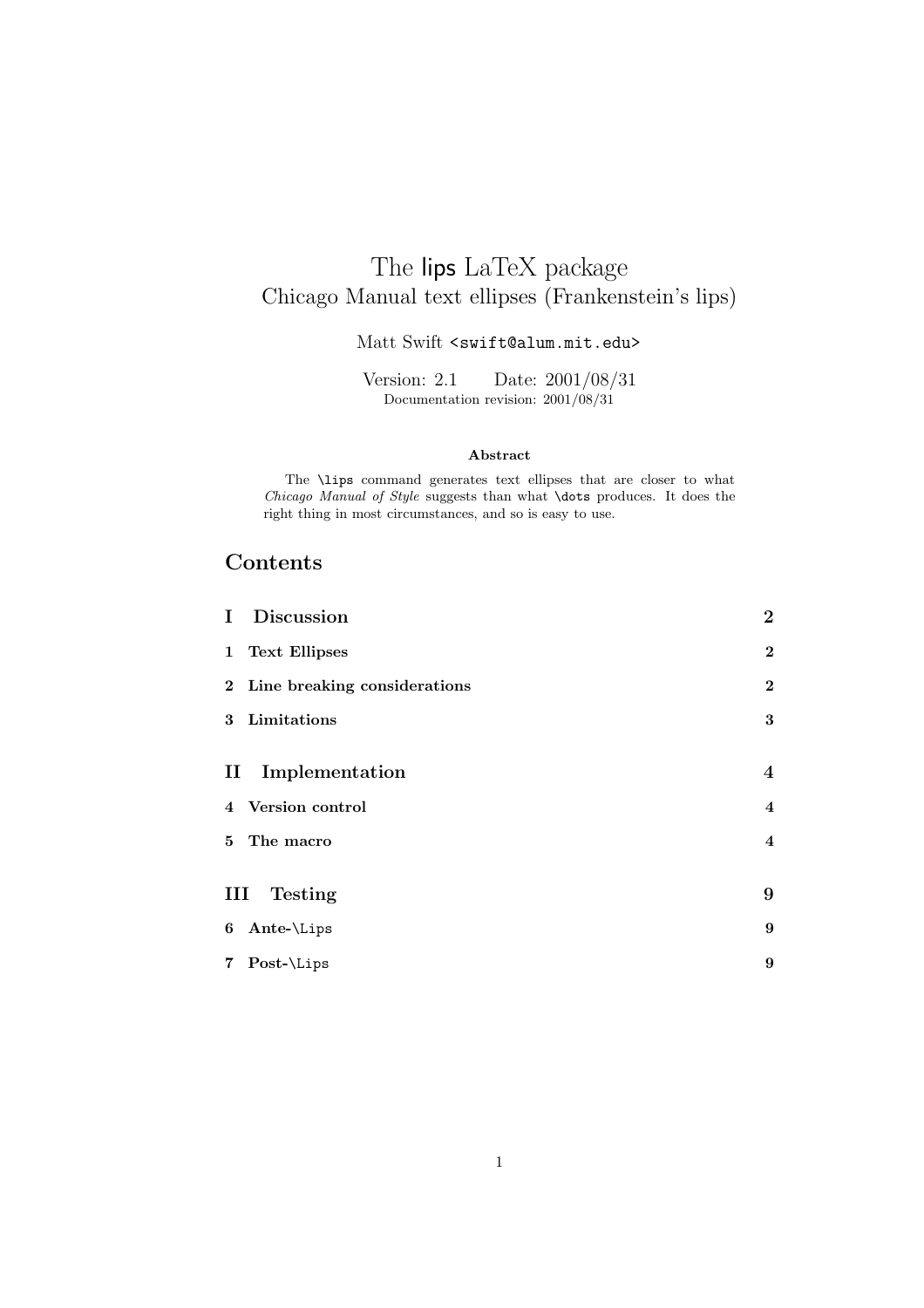| source                                      | result                               |
|---------------------------------------------|--------------------------------------|
| Hello\lips. <sub>U</sub> And                | Hello. And                           |
| Hello <sub>u</sub> \lips. <sub>u</sub> And  | HelloAnd                             |
| Hello. \lips <sub>Li</sub> And              | $Hello. \ldots And$                  |
| Hello. <sub>L</sub> \lips <sub>L</sub> And  | $Hello. \ldots And$                  |
| one, $\langle$ lips, three                  | one, $\dots$ , three                 |
| one, $\cup$ lips, $\cup$ three              | one, $\dots$ , three                 |
| Hello\lips <sub>u</sub> and                 | $\overline{\text{Hello}} \ldots$ and |
| Hello <sub>u</sub> \lips <sub>u</sub> and   | Hello and                            |
| Hello!\lips <sub>U</sub> And                | Hello! And                           |
| Hello! <sub>L</sub> \lips <sub>Li</sub> And | Hello! And                           |

Figure 1: Examples of correct usage of \lips.

# **Part I Discussion**

### **1 Text Ellipses**

\lips The macro \lips should be used for all text ellipses, that is, ellipses not part of a mathematical expression.

*Chicago Manual* does not acknowledge different spacings after different marks of punctuation, distinguish interword from intersentence space, or give rules about where to break a line near an ellipsis. Given a context where such spaces do vary and rules for linebreaks can be given, I arrived at the following rules for handling them around ellipses.

- 1. Pre-, post-, and intra-ellipsis space is normal intra-word space, which should be 3-to-em. In LAT<sub>EX</sub> there is also some glue (it's a "rubber space").
- 2. When non-period punctuation *p* follows \lips, *p* is followed by the space that normally follows *p*.
- 3. A period following \lips is treated as if the period preceded \lips. Conceptually, an ellipsis never precedes a period, so conceptually there is only one case; but it is convenient to be able to type either \lips. or .\lips.
- 4. Lines are a tiny bit breakable before ellipses and a tiny bit breakable after ellipses that are not followed by punctuation.

In figure 1 are examples of correct usage and in figure 2 is a comparison of \lips to \dots. You can substitute any of the characters  $\mathsf{I}''(\mathsf{I}^*,-\mathsf{I}^*;\mathsf{=?}\mathbb{C}[\mathsf{I}']$ ' $|\langle \rangle^*|$  for the exclamation point in the examples. There can be additional contiguous spaces after \lips, just like after any command name. There can also be contiguous spaces before \lips.

### **2 Line breaking considerations**

\LPNobreakList When \lips is followed by certain punctuation (,:;?!)']}/ by default), we never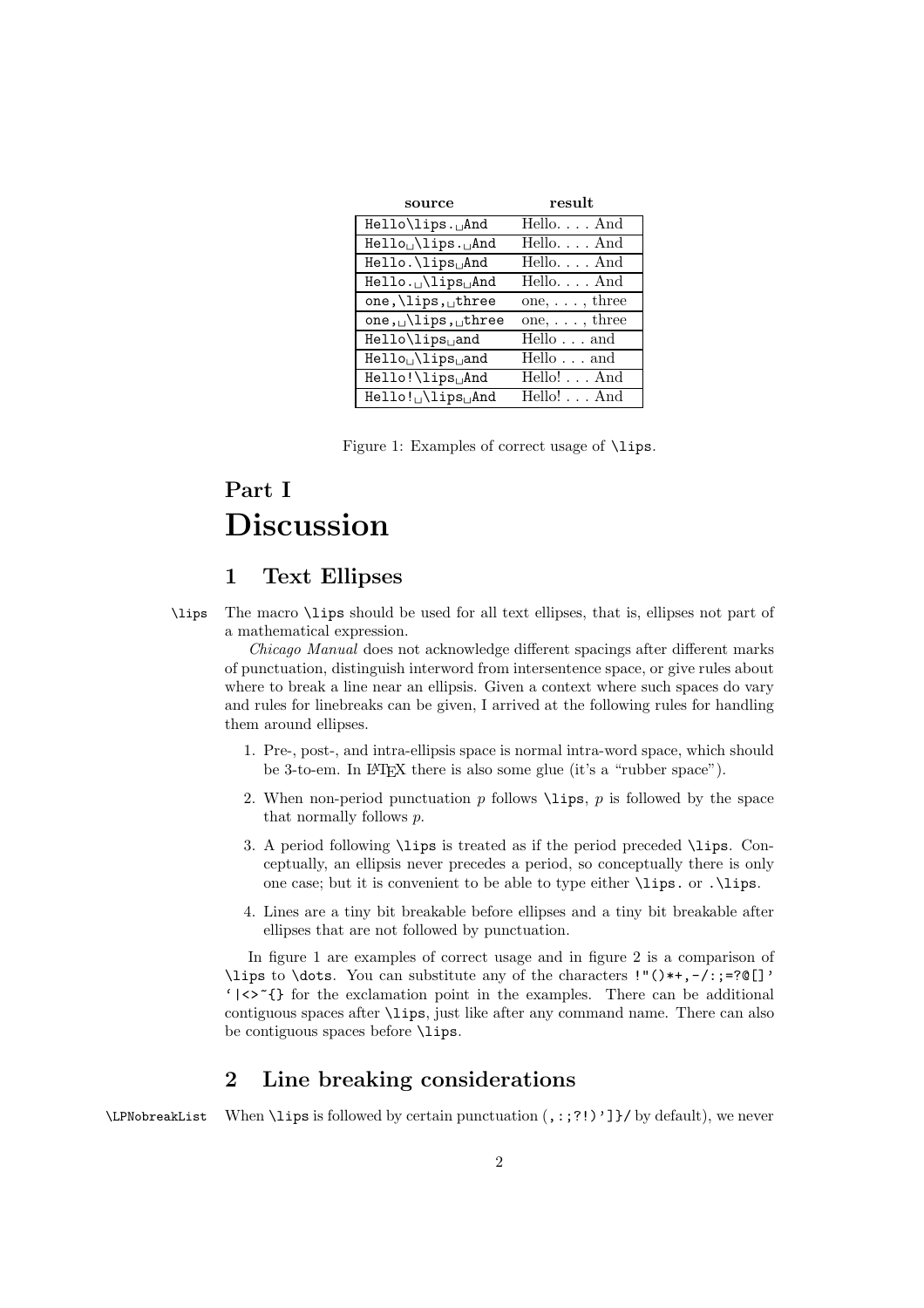| source                                      | result               |
|---------------------------------------------|----------------------|
| Hello\dots. <sub>U</sub> And                | Hello And            |
| Hello\lips. <sub>⊔</sub> And                | Hello. And           |
| Hello <sub>u</sub> \dots. <sub>u</sub> And  | Hello $\dots$ And    |
| Hello <sub>u</sub> \lips. <sub>u</sub> And  | HelloAnd             |
| Hello.\dots <sub>u</sub> And                | HelloAnd             |
| Hello. \lips <sub>U</sub> And               | HelloAnd             |
| Hello. <sub>L</sub> \dots <sub>LI</sub> And | Hello.  And          |
| $Hello. \cup \lceil \text{lips} \rceil$ And | Hello. And           |
| one, dots, three                            | $one, \ldots,$ three |
| one, \lips, uthree                          | one, $\dots$ , three |
| one, $\ldots$ dots, three                   | one, $\dots$ , three |
| one, $\cup$ lips, $\cup$ three              | one, $\dots$ , three |
| Hello\dots <sub>u</sub> and                 | Helloand             |
| $He11o\li$                                  | $Hello \ldots$ and   |
| $Hello_{\sqcup}$ dots and                   | Hello and            |
| Hello <sub>u</sub> \lips <sub>u</sub> and   | $Hello \ldots$ and   |
| $He11o!$ dots, And                          | Hello!And            |
| Hello!\lips <sub>⊔</sub> And                | Hello! And           |
| Hello! <sub>u</sub> \dots <sub>u</sub> And  | Hello!  And          |
| $Hello!$ $\lceil$ lips $\lceil$ And         | Hello! And           |

Figure 2: Comparison of \lips with \dots.

want to break a line after the ellipsis and before that punctuation. For the other punctuation, such as open parenthesis and open quote, we want normally breakable space following the ellipsis. \LPNobreakList is a list of those characters before which \lips should *never* break a line. To force unbreakable space following \lips, follow \lips with a tie (~).

## **3 Limitations**

\lips does the right thing after \par, but after \indent or \noindent there is an extra preceding space (see the final section on testing for an example). Suggestions on how to handle this problem are welcome.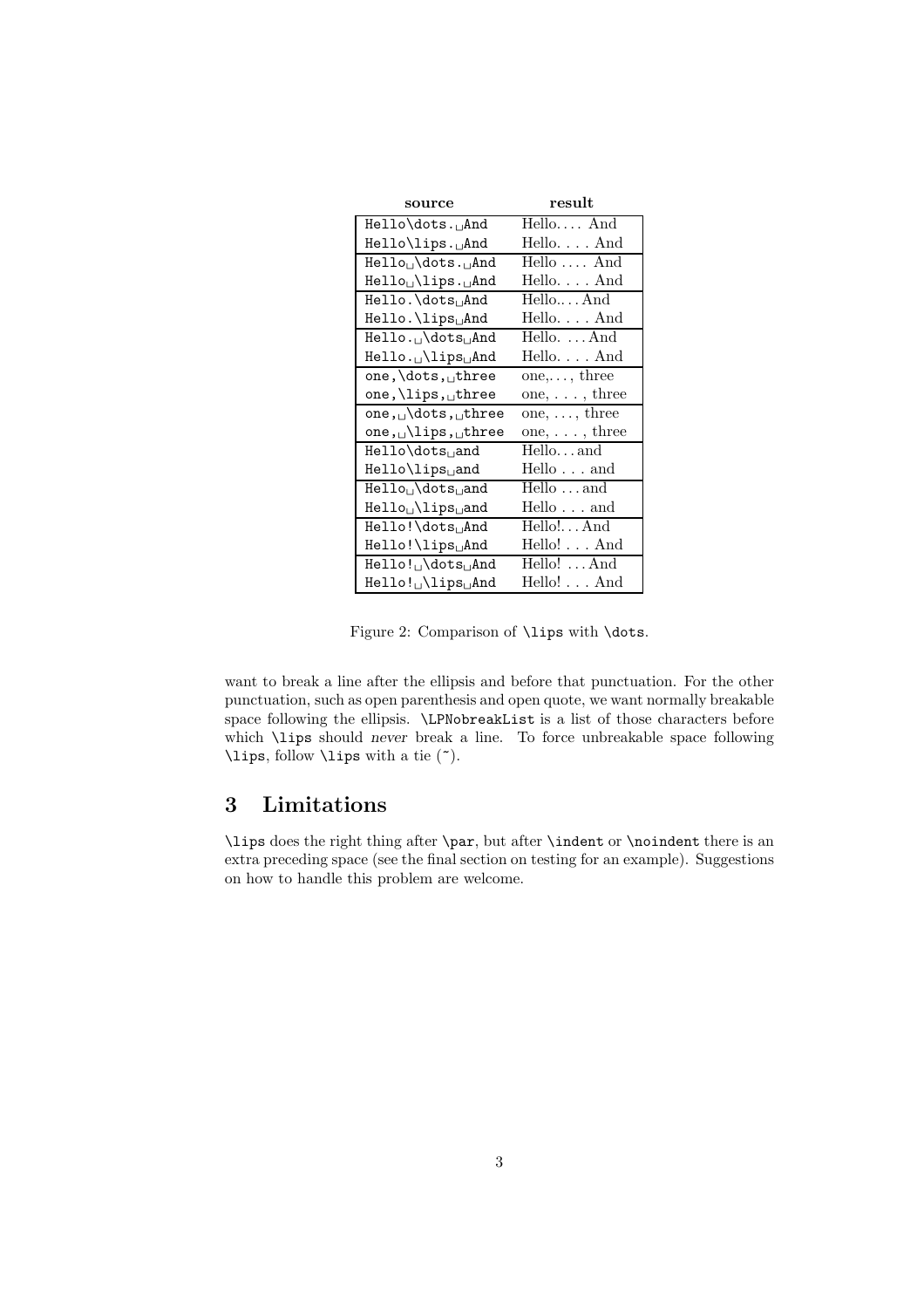# **Part II Implementation**

## **4 Version control**

```
\fileinfo
 \DoXUsepackagE
\HaveECitationS
   \fileversion
      \filedate
       \docdate
      \PPOptArg
                 These definitions must be the first ones in the file.
                  1 \def\fileinfo{Chicago Manual text ellipses (Frankenstein's lips)}
                  2 \def\DoXPackageS {}
                  3 \def\initelyHavECitationS {}
                  4 \def\fileversion{v2.1}
                  5 \def\filedate{2001/08/31}
                  6 \def\docdate{2001/08/31}
                  7 \edef\PPOptArg {%
                  8 \filedate\space \fileversion\space \fileinfo
                  9 }
```
If we're loading this file from a \ProcessDTXFile command (see the *compsci* package), then \JusTLoaDInformatioN will be defined; othewise we assume it is not (that's why the FunkY NamE).

If we're loading from \ProcessDTXFile, we want to load the packages listed in \DoXPackageS (needed to typeset the documentation for this file) and then bail out. Otherwise, we're using this file in a normal way as a package, so do nothing. \DoXPackageS, if there are any, are declared in the dtx file, and, if you're reading the typeset documentation of this package, would appear just above. (It's OK to call \usepackage with an empty argument or \relax, by the way.)

10 \makeatletter% A special comment to help create bst files. Don't change! 11 \@ifundefined{JusTLoaDInformatioN} {%

- 12 }{% ELSE (we know the compsci package is already loaded, too)
- 13 \UndefineCS\JusTLoaDInformatioN
- 14 \SaveDoXVarS
- 15 \eExpand\csname DoXPackageS\endcsname\In {%use \csname in case it's undefined
- 16 \usepackage{#1}%
- 17 }%
- 18 \RestoreDoXVarS
- 19 \makeatother
- 20 \endinput
- 21 }% A special comment to help create bst files. Don't change!
	- Now we check for LAT<sub>E</sub>X2e and declare the LaTeX package.
- 22 \NeedsTeXFormat{LaTeX2e}
- 23 \ProvidesPackage{lips}[\PPOptArg]

### **5 The macro**

\Lips \BracketedLips \lips

If we're in math mode, raise an error. If we're in vertical mode, leave it and do an ellipsis not breakable at the end. If we're in horizontal mode, call \lp@lips@hmode. Normally I would use \NewRobustCommand, but this seems not enough reason

\olips to require the *moredefs* package. We reserve the name \lips by hand. In the future, this package may require *moredefs*.

24 \newcommand\*\Lips {}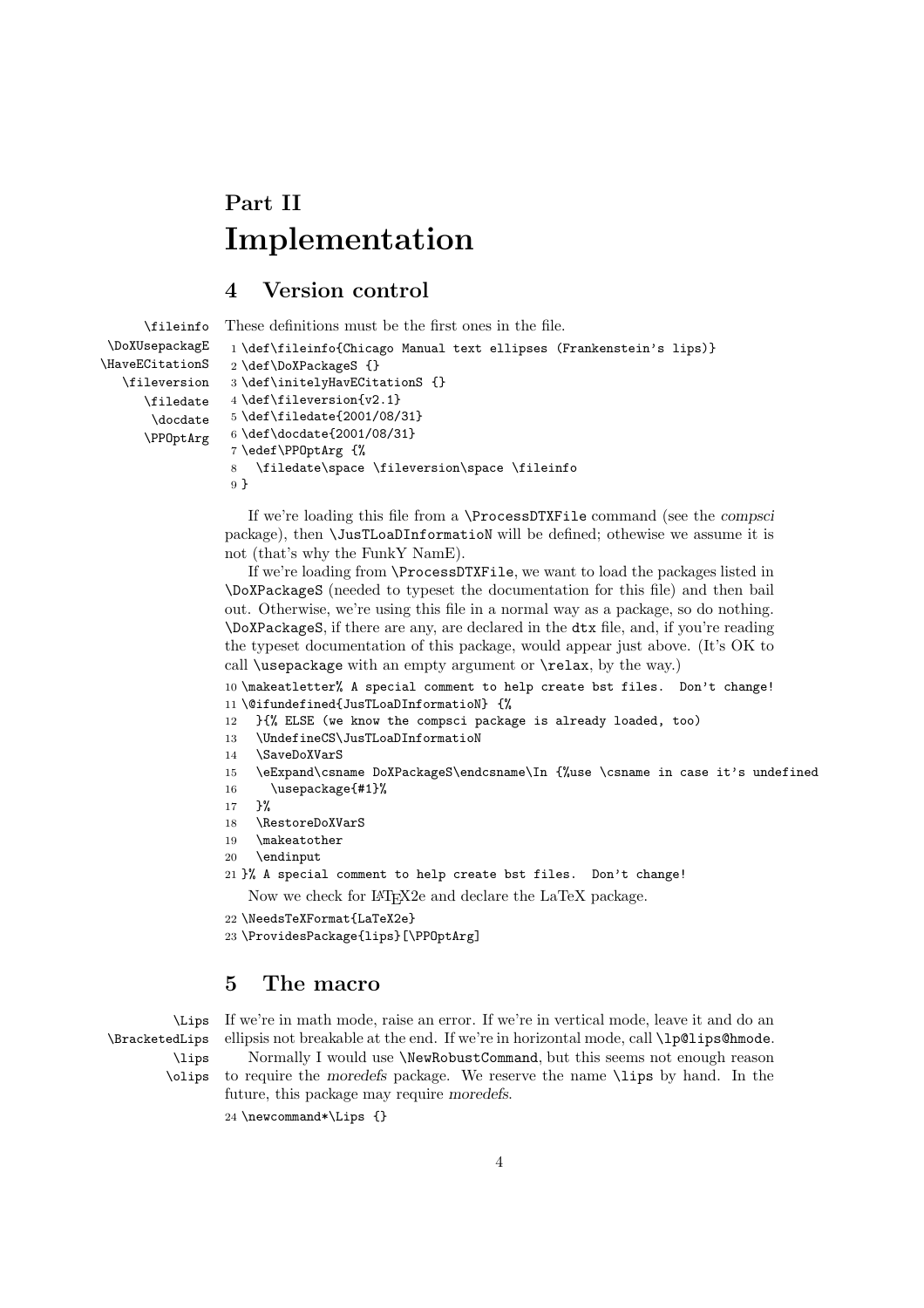```
25 \let\Lips\relax
26 \DeclareRobustCommand\Lips {%
27 \ifmmode
28 \def\sc@t@a {%
29 \PackageError{lips}
30 {Don't use \protect\lips \space in math mode; use \protect\dots.}\@ehc
31 }%
32 \else
33 \ifvmode
34 \def\sc@t@a {%
35 \leavevmode
36 .\nobreak\ .\nobreak\ .\nobreak\ %
37 }%
38 \else
39 \let\sc@t@a\lp@lips@hmode
40 \fi
41 \fi
42 \sc@t@a
43 }
44 \newcommand*\BracketedLips {}
45 \let\BracketedLips\relax
46 \DeclareRobustCommand\BracketedLips {%
47 \ifmmode
48 \def\sc@t@a {%
49 \PackageError{lips}
50 {Don't use \protect\lips \space in math mode; use \protect\dots.}\@ehc
51 }%
52 \else
53 \ifvmode
54 \def\sc@t@a {%
55 \leavevmode
56 [.\nobreak\ .\nobreak\ .]\nobreak\ %
57 }%
58 \leq \leq \leq \leq \leq \leq \leq \leq \leq \leq \leq \leq \leq \leq \leq \leq \leq \leq \leq \leq \leq \leq \leq \leq \leq \leq \leq \leq \leq \leq \leq \leq \leq \leq \leq \leq 
59 \let\sc@t@a\lp@blips@hmode
60 \overrightarrow{fi}61 \fi
62 \sc@t@a
63 }
```
*To do: need the relax to avoid mistaking as optarg in some contexts?*

In MLA style, that is, with the mla option, \lips gives you brackets, meaning you To get no brackets, use \olips for "original lips," that is, ellipses in the original document.

*To do: Better dox here. Are options case sensitive? If so, make MLA=mla.*

 \newlet\lips\Lips \newlet\olips\lips \DeclareOption{mla} {% \let\lips\BracketedLips } \ProcessOptions

\lp@lips@hmode \lp@blips@hmode \GobbleIgnoreSpaces The horizontal mode case. Then we remove the last skip on the horizontal list. If the next character is a period, we want to act as if the period preceded \lips, so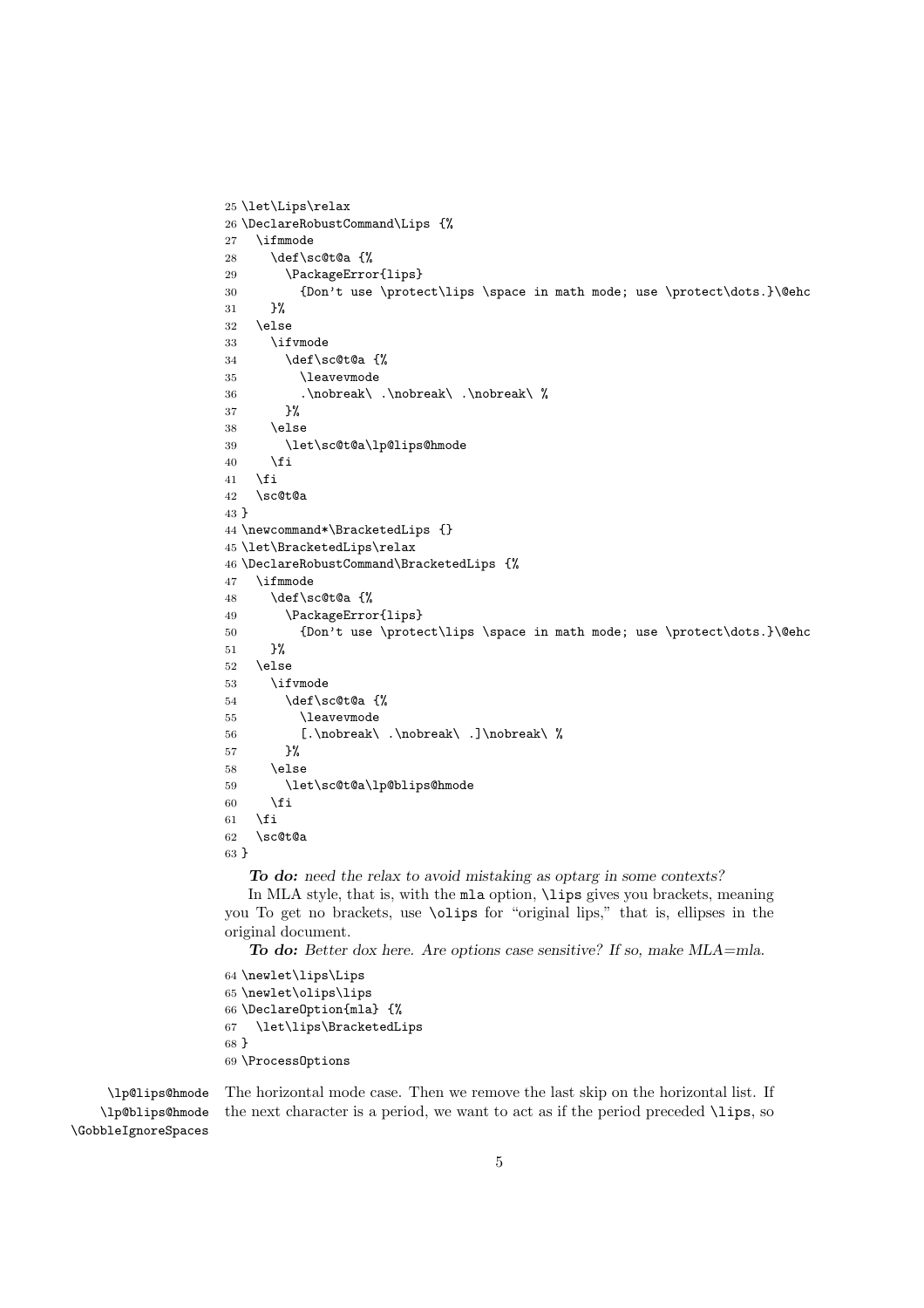we plonk down a period, a minimally-breakable space, then an ellipsis ending with normally-breakable space. This keeps the ellipsis on the same line as the sentence it follows if at all possible, but allows it to spill onto the next line if there's no other way to avoid an overfull line. Then we want to gobble up the period that's about to come, and ignore any spaces after it, since we've already inserted proper space.

If the next character is not a period, we output a minimally-breakable space and an ellipsis. To decide whether to follow it with unbreakable or normallybreakable space, we need to know more about the next character than just that it is not a period, so we \let it to scratch a and call \lp@lips@check@punct.

*To do: document different logic with bracketed lips; how the heck to handle greater inter-sentence space?*

```
70 \newcommand\lp@lips@hmode {%
71 \unskip
72 \@ifnextchar . {%
73 .\penalty9999\ .\nobreak\ .\nobreak\ .\ %
74 \GobbleIgnoreSpaces
75 }{% ELSE
76 \penalty9999\ .\nobreak\ .\nobreak\ .%
77 \futurelet\sc@t@a\lp@lips@check@punct
78 }%
79 }
80 % hmm, have to keep the check for period i guess because i don't want it in
81 % nobreaklist? because the break/nobreak is different? because it's more efficient?
82 \newcommand\lp@blips@hmode {%
83 \unskip
84 \@ifnextchar . {%
85 \penalty9999\ [.\nobreak\ .\nobreak\ .]%
86 }{% ELSE
87 \penalty9999\ [.\nobreak\ .\nobreak\ .]%
88 \futurelet\sc@t@a\lp@lips@check@punct
89 }%
90 }
91 \newcommand\GobbleIgnoreSpaces [1] {%
92 \ignorespaces
93 }
```
\LPNobreakList \lp@<punctuation>

We'd like to use **\ifcat.\sc@t@a** for this, but that won't work when we get a command sequence in scratch a. Bummer. Do I really need to define all this punctuation now? It protects against something becoming an active char or otherwise changing catcodes after the *lips* package is loaded.

```
94 \newcommand*\lp@bang {}
95 \newcommand*\lp@rparen {}
96 \newcommand*\lp@comma {}
97 \newcommand*\lp@slash {}
98 \newcommand*\lp@colon {}
99 \newcommand*\lp@semic {}
100 \newcommand*\lp@q {}
101 \newcommand*\lp@rbrack {}
102 \newcommand*\lp@rquote {}
103 \newcommand*\lp@tilde {}
104
```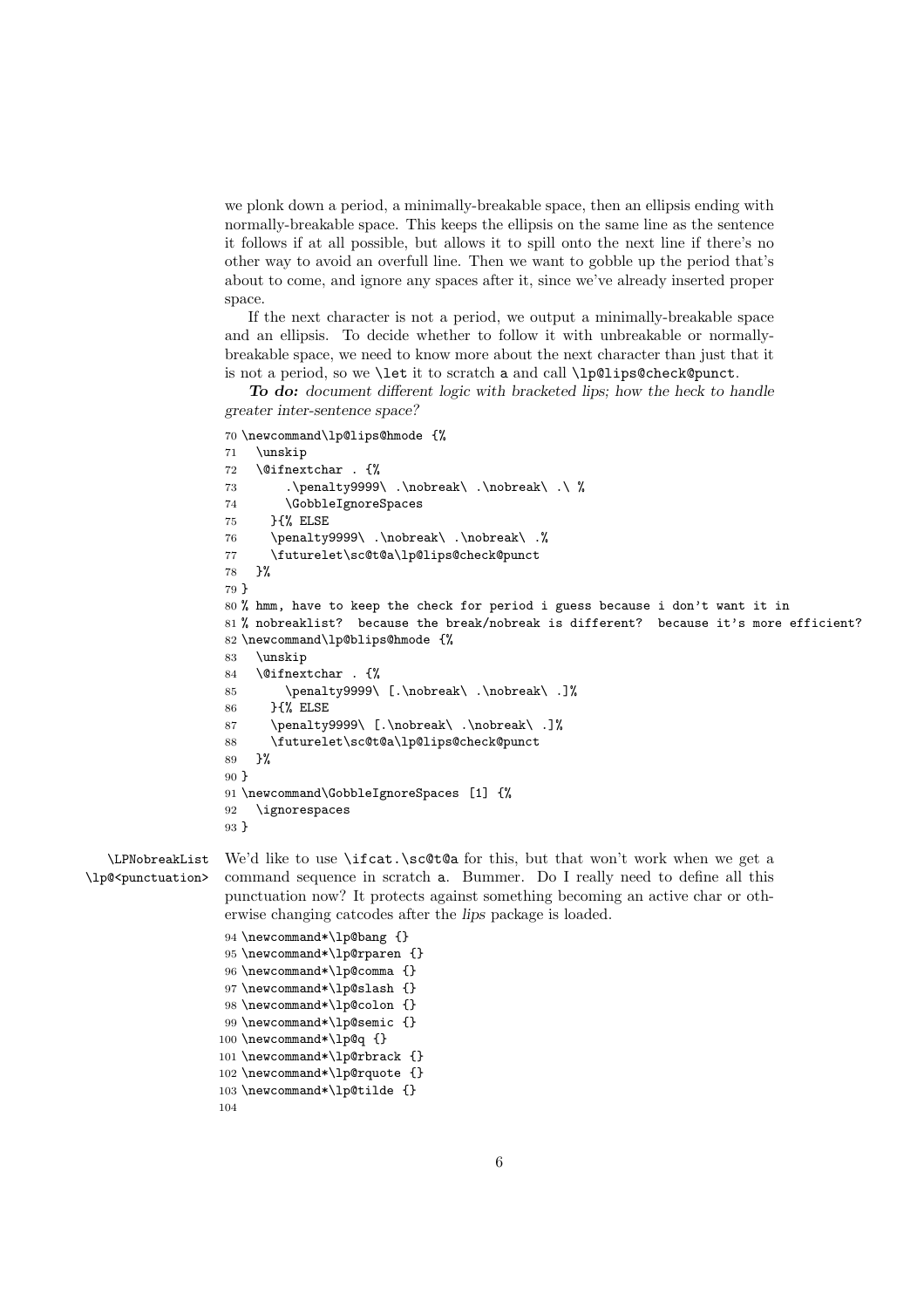```
105 \let\lp@bang=!
106 \let\lp@rparen=)
107 \let\lp@comma=,
108 \let\lp@slash=/
109 \let\lp@colon=:
110 \let\lp@semic=;
111 \let\lp@q=?
112 \let\lp@rbrack=]
113 \let\lp@rquote='
114 \let\lp@tilde="
115
116 % \egroup
117
```
I'm making an attempt to put these in order of expected frequency. A doublequote could be at the beginning or end of a quotation, so half the time you'll have to correct by adding {}, so let's leave it out so there's one less to check.

```
118 \newcommand \LPNobreakList {%
119 \lp@comma \lp@colon \lp@semic
120 \lp@q \lp@bang
121 \lp@rparen \lp@rquote \lp@rbrack \egroup
122 \lp@slash
123 }
```
\lp@lips@check@punct Add nonbreakable space if scratch a is in \LPNobreakList; add normally-breakable space otherwise. Add no space at all if scratch a is a tie—the tie will add nonbreakable space. We use just the guts of \@tfor for efficiency.

```
124 \newcommand\lp@lips@check@punct {%
```

```
125 \ifx\sc@t@a\lp@tilde
126 \else
127 \@tempswatrue
128 \let\@fortmp\PunctList
129 \expandafter\@tforloop\LPNobreakList\@nil\@nil\@@\reserved@a {%
130 \ifx\sc@t@a\reserved@a
131 \@tempswafalse
132 \@break@tfor
133 \fi
134 }%
135 \if@tempswa
136 \setminus \mathcal{V}<br>137 \else
       \else
138 \nobreak\ %
139 \overrightarrow{fi}140 \overline{ifi}141 }
```
You might want to compare the LATEX version (as of  $95/12/01$ ). **\fontdimen3** is the interword stretchability, not interword space.

```
\DeclareTextCommandDefault{\textellipsis}{%
  .\kern\fontdimen3\font
  .\kern\fontdimen3\font
  .\kern\fontdimen3\font
}
```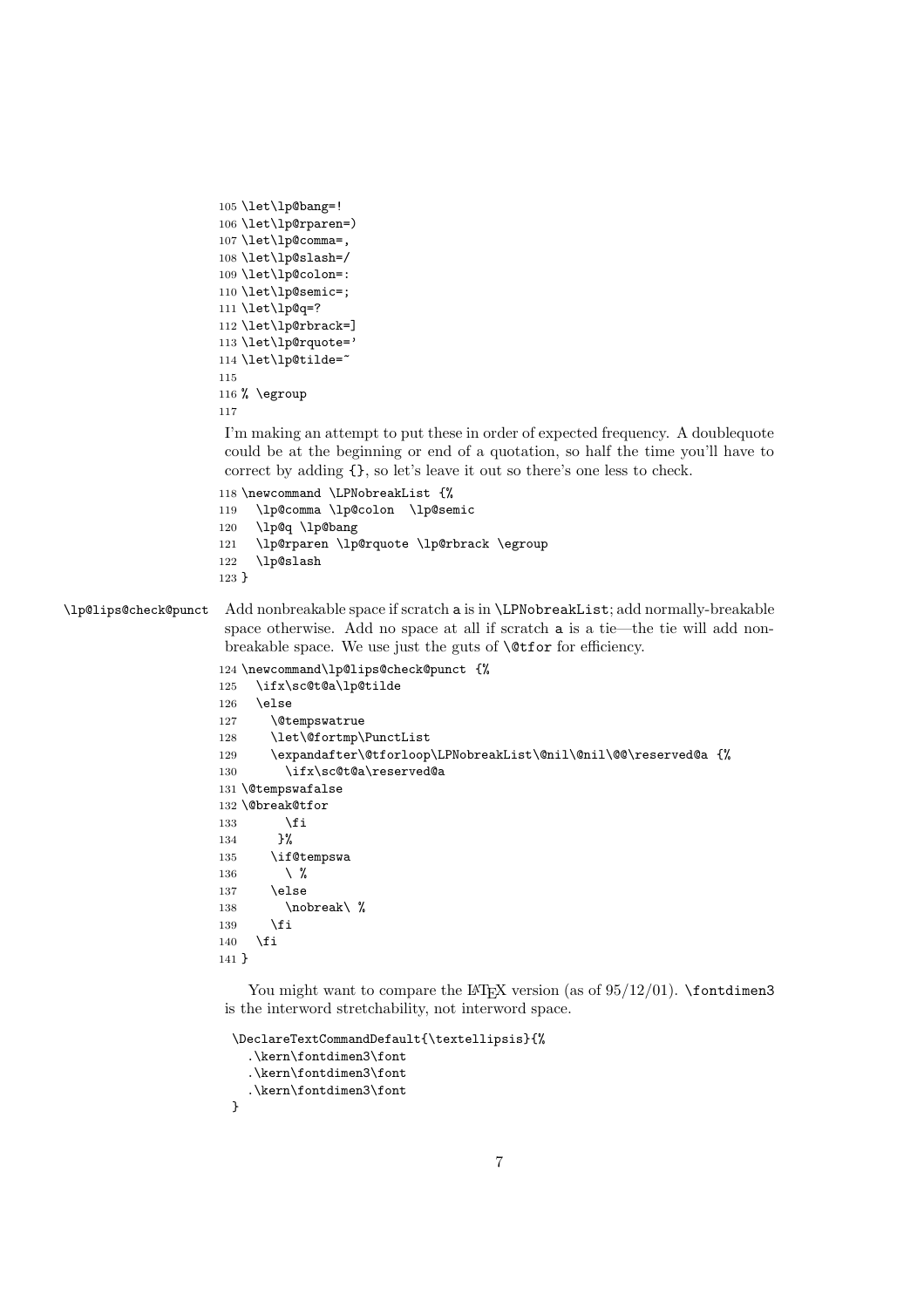```
\label{thm:main} $$\def\mathell\psi\left\mathcal{\ldot}Idotp\ldot p}\dotp\d\theta\}\verb+\DeclareRobustCommand{\dots}{{\dots}}\ifmmode\mathellipsis\else\textellipsis\fi
}
\let\ldots\dots
```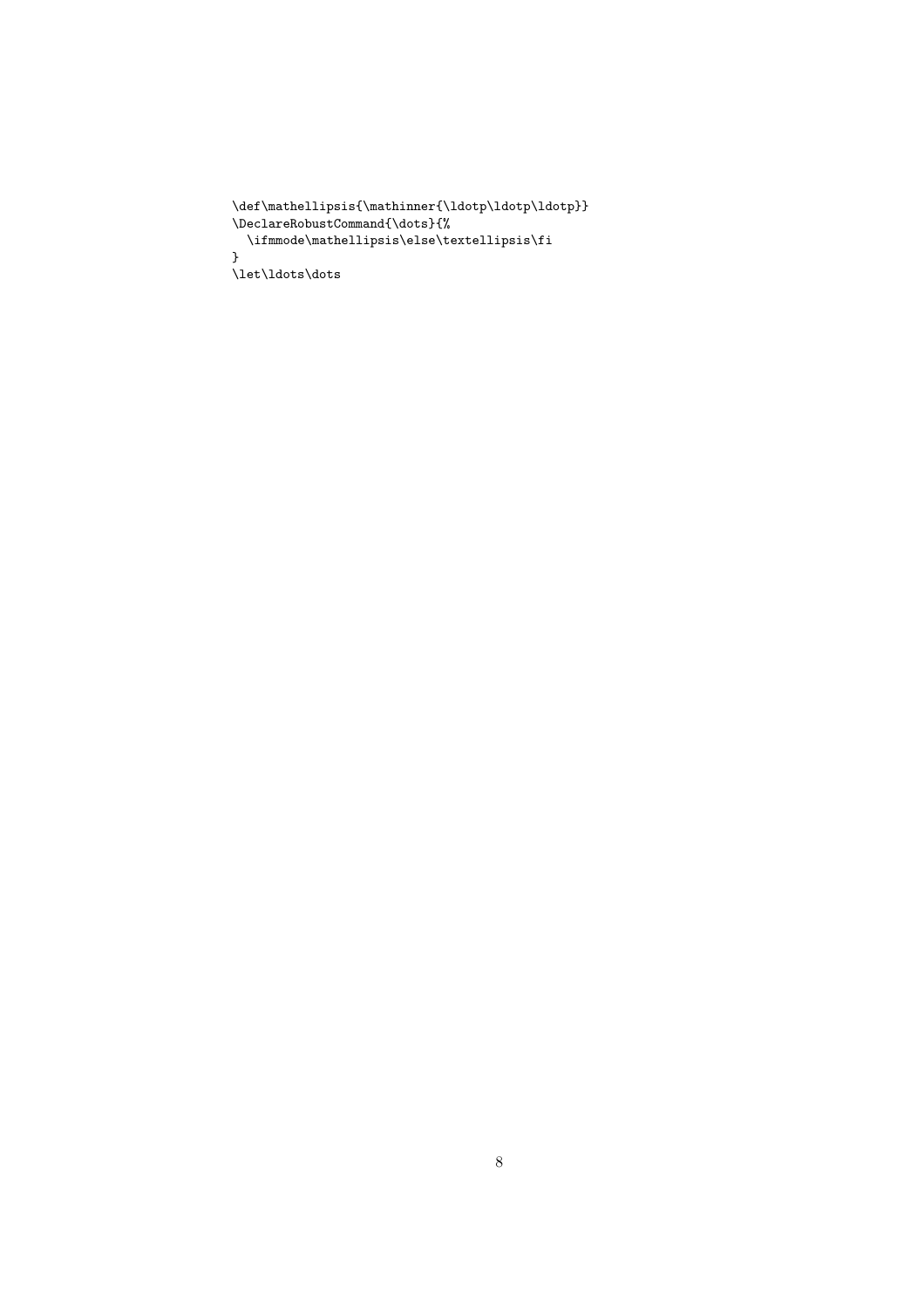# **Part III Testing**

## **6 Ante-**\lips

This is some testing. We need some text here as the first paragraph after the \section.

:. . . . : . . . text. :...) ;. . . . ; . . . text. ;...) !. . . . ! . . . text. !...) t. . . .  $t$  . . . text. t...) T. . . . T . . . text.  $T \ldots$ ) ,. . . .  $, \ldots$  text. ,...) . . . and (\par \lips and) and (\par and) ...(\par\indent \lips and) and (\par\indent and) . . . and (\par\noindent \lips and) and (\par\noindent and) And. . . . (And.\lips \par) And. (And. \par)

### **7 Post-**\lips

\lips before a tie: One two three. . . . tiedtolips (I doubt you'd want to do this.) \lips before ), e.g., punctuation transparent to spacefactors: (One two three. . . . ) This follows the ) with interword space, to compare. (One two three....) This should follow the ) with intersentence space. (One two three....) This should follow the ) with intersentence space. \lips before shortverb: . . . shortverb verbatim stuff \lips before \textsf:... sansserif

> \lips before \\:... second line of a center environment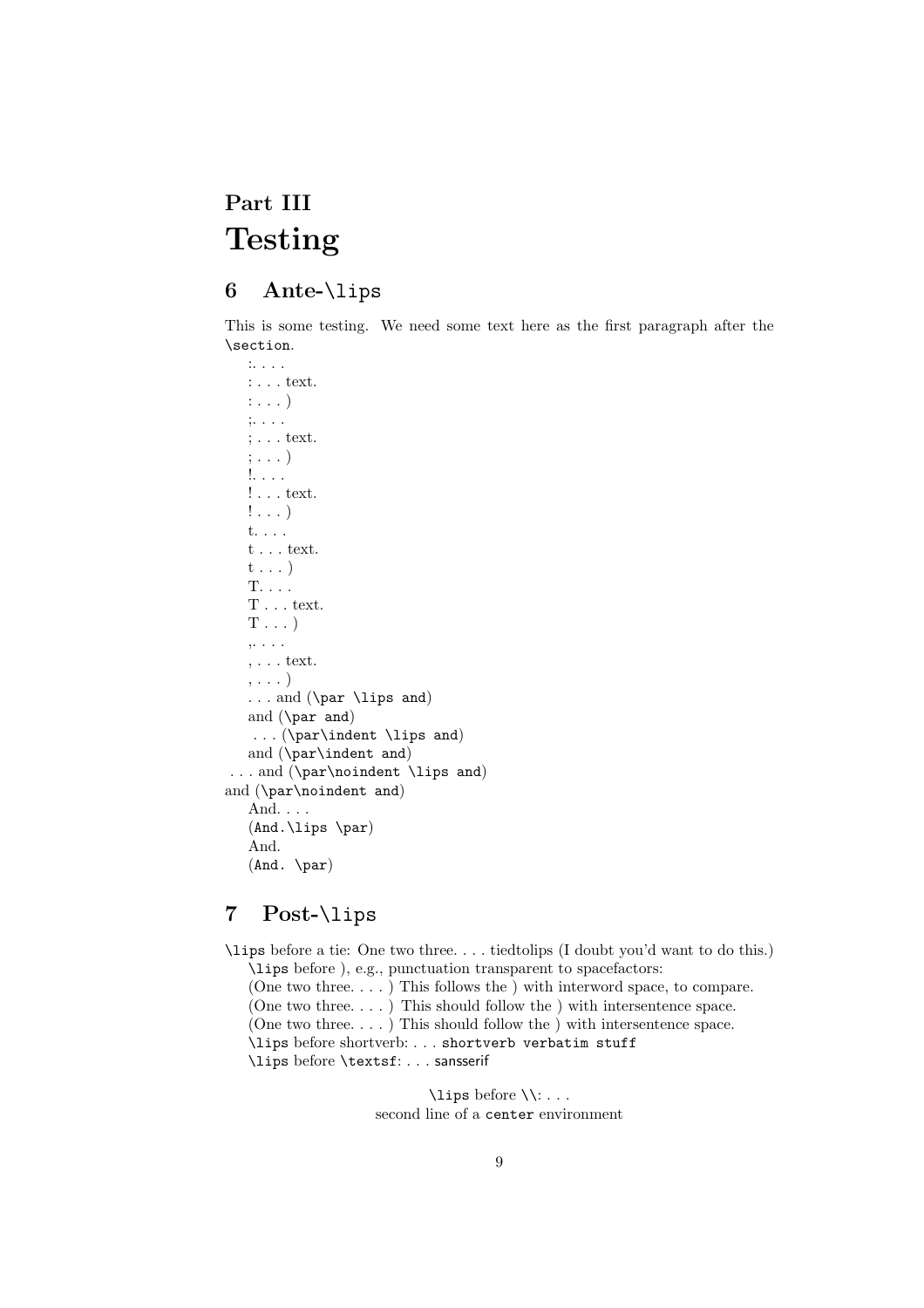\lips before \#:...# \lips before <:...¡ \lips before an abbrev: . . . Frankenstein \lips before \cite: . . . (University of Chicago Press 1993) \lips before  $\mathbf{\$}: \dots f = ma$ \lips before &: . . . second column of a tabular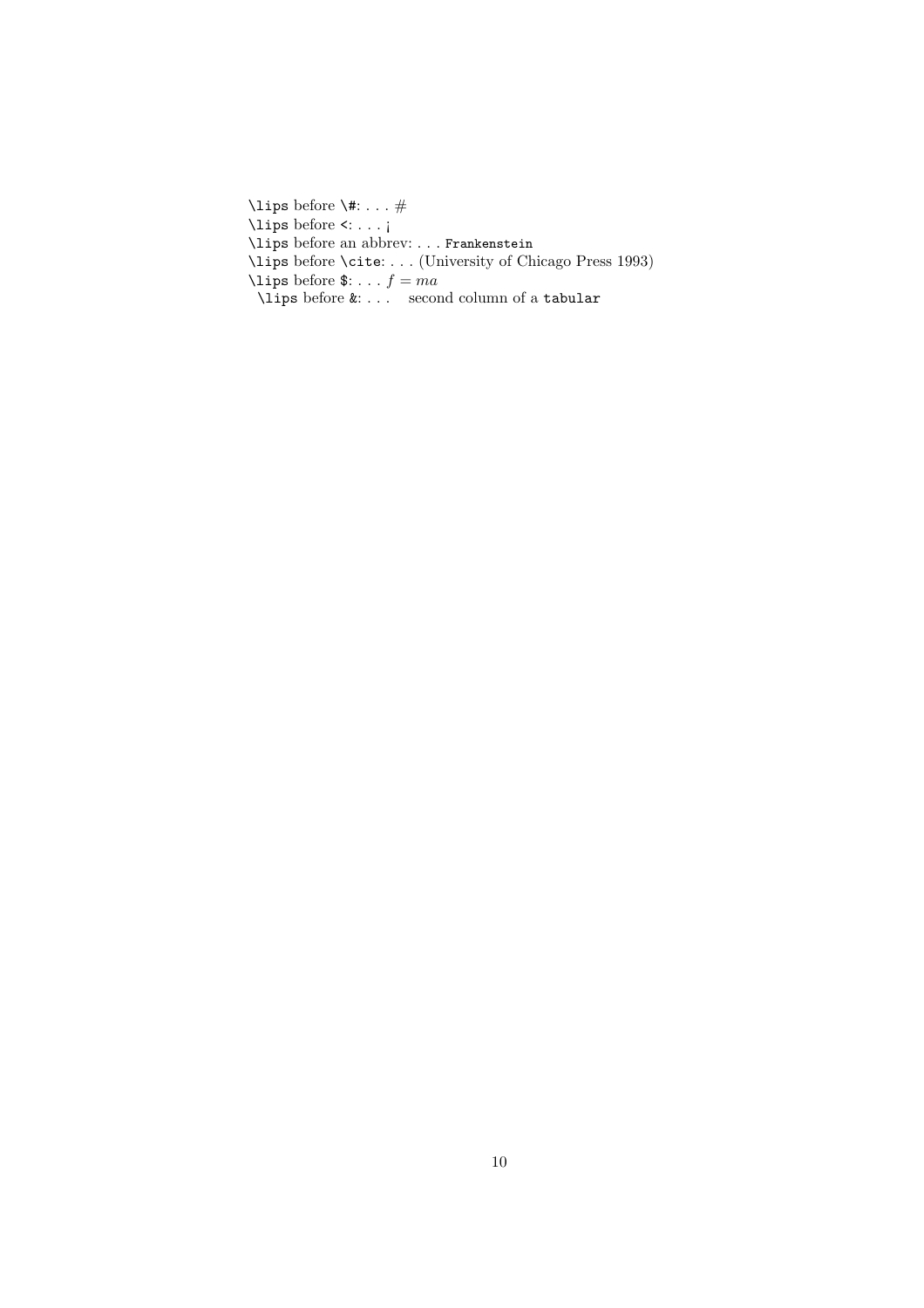# **References**

University of Chicago Press. 1993. *The Chicago Manual of Style*. 14th ed. Chicago: University of Chicago Press.